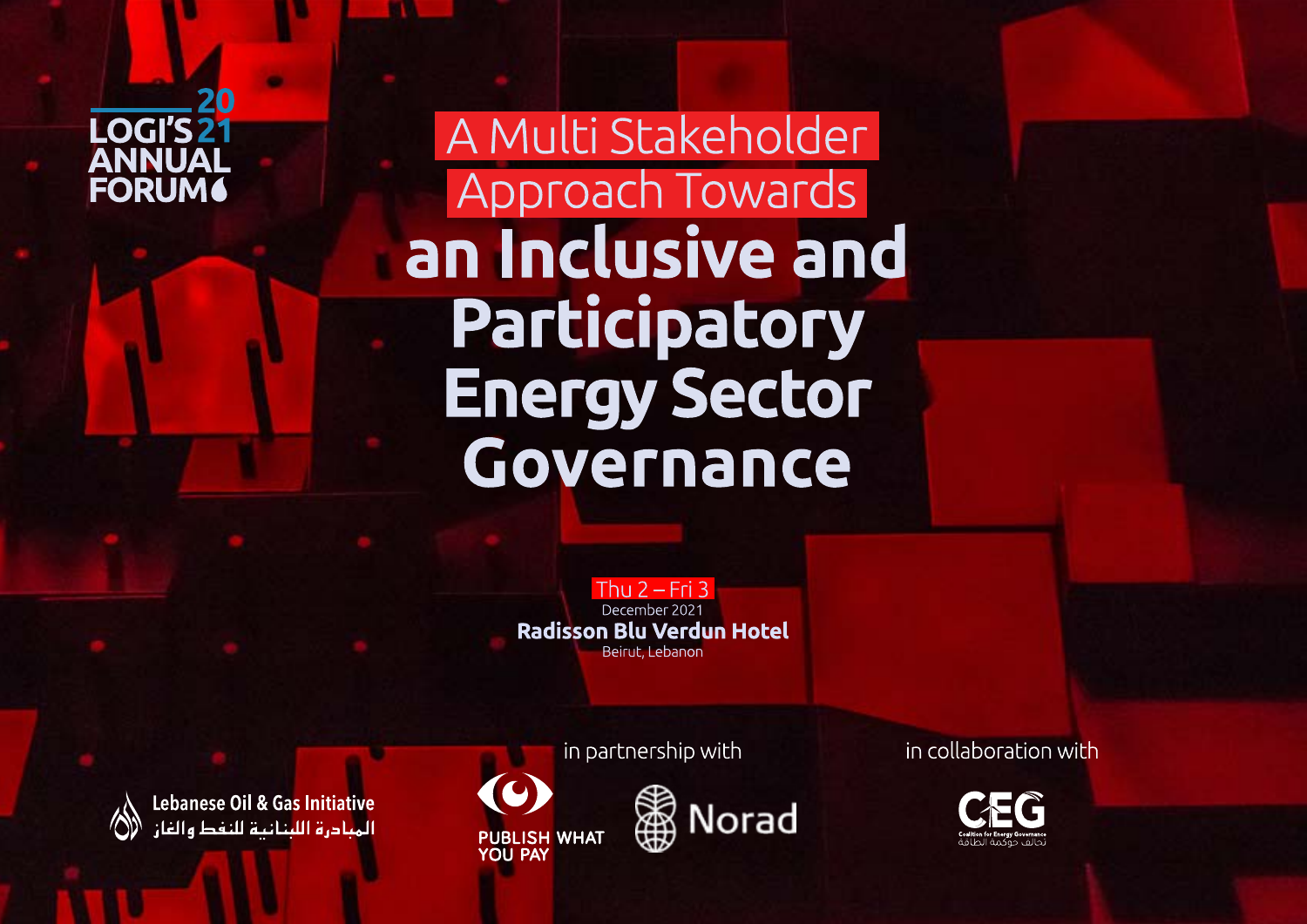

## **Welcome, registration 9:30 AM & morning coffee break - 10.00 AM**

#### **Plenary session 10:00 AM**

**- 10:30 AM** - Ambassador Martin Yttervik, Embassy of Norway

- Moderator  **Dr. Pierre Saade, Senior MENA Regional Coordinator**
- Ms. Christelle El Hayek, at Publish What You Pay (PWYP)
	- Program Manager M**r. Amer Mardam Bey, Executive Board Member** 
		- & Interim Executive Director at the Lebanese Oil and Gas *at LOGI* Initiative (LOGI)

# **The importance of following a multi stakeholder 10:30 AM approach in the management of the petroleum & - 11:45 AM energy sector** *Moderator*

*Countries at UNDP*

*Mr. Arkan Siblani, -* Dr. Adnan Bhaya, PWYP Mena Global Council Representative Chief Technical - Mrs. Asma Cherifi, CEO of Tacid Network Advisor on - Mr. Amer Mardam Bey, Executive Board Member Anti-corruption & & Interim Executive Director at the Lebanese Oil and Gas Integrity in the Arab **Initiative (LOGI)** 

# 11:45 AM Networking coffee break

# **Local, regional 12:00 PM**

## **and global energy trends - 1:15 PM**

Moderator - Dr. Nasser Saidi, President, Nasser Saidi & Associates, Mr. Maurice Matta, former minister of Economy and Industry, Member of LOGI's **Economic Media Advisory Board** Advisor - Dr. Charles Ellinas, Non-Resident Senior Fellow at Atlantic Council, CEO at EC Cyprus Natural Hydrocarbons Company Ltd

(ECNHC)

- Dr. Carole Nakhle, Chief Executive Officer at Crystol Energy

#### **1:15 PM Lunch**

| 2:15 PM Towards an inclusive                                                   |
|--------------------------------------------------------------------------------|
| -3:30 PM & comprehensive national                                              |
| Moderator energy strategy for Lebanon                                          |
| Prof. Joseph El Assad, - Mr. Walid Nasr, Acting Chairman of the Board, Head of |
| Dean of the School of Strategic Planning Department of the Lebanese Petroleum  |
| Engineering at Holy Administration (LPA)                                       |
| Spirit University of - Mrs. Carole Ayat, Executive Board Member at LOGI        |
| Kaslik (USEK) - Mr. Pierre Khoury, President and Director General at LCEC      |
| - Mrs. Natasha Sarkis, Project Manager at UNDP Anti-                           |
| Corruption For Trust in Lebanon Project                                        |
|                                                                                |

## **3:30 PM Summary of key takeaways - 3:45 PM of Day 1**

*Moderator Ms. Jina Talj, Executive Director of Diaries of the Ocean & National Coordinator of the Coalition for Energy Governance*